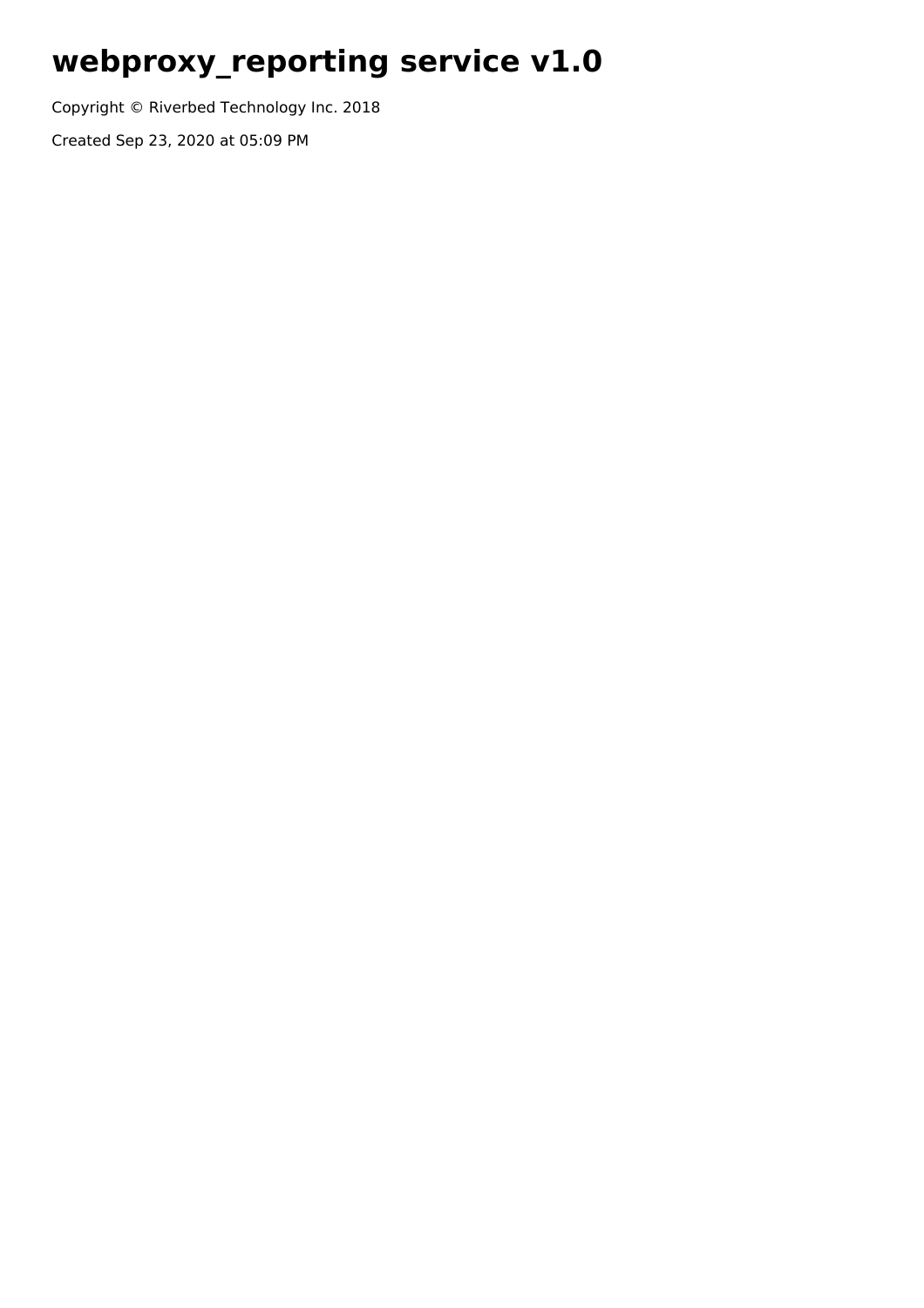# **Resource: cache\_hit\_ratio**

Cache hit Ratio for all sites 

| http://{device}/api/cmc.webproxy_reporting/1.0/cache_hit_ratio{?site_type_id,site_id,all_sites}                 |  |  |  |  |
|-----------------------------------------------------------------------------------------------------------------|--|--|--|--|
| <b>JSON</b>                                                                                                     |  |  |  |  |
| "time_stamp": [<br>number<br>J,<br>"hit": $[$<br>number<br>"requests": [<br>number<br>"percentage": [<br>number |  |  |  |  |

| <b>Property Name</b>              | <b>Type</b>                                                  | <b>Description</b>            | <b>Notes</b> |
|-----------------------------------|--------------------------------------------------------------|-------------------------------|--------------|
| cache hit ratio                   | <object></object>                                            | Cache hit Ratio for all sites |              |
| cache hit ratio.time stamp        | <i><b><array b="" of<=""></array></b></i><br>$<$ number $>$  |                               | Optional;    |
| cache hit ratio.time stamp[items] | $\le$ number $>$                                             |                               |              |
| cache hit ratio.hit               | <i><b><array b="" of<=""></array></b></i><br>$<$ number $>$  |                               | Optional;    |
| cache hit ratio.hit[items]        | $\le$ number $>$                                             |                               |              |
| cache hit ratio.requests          | <i><b><array b="" of<=""></array></b></i><br>$<$ number $>$  |                               | Optional;    |
| cache hit ratio.requests[items]   | $\le$ number $>$                                             |                               |              |
| cache hit ratio.percentage        | <i><b><array b="" of<=""></array></b></i><br>$<$ number $>>$ |                               | Optional;    |
| cache hit ratio.percentage[items] | $\le$ number $>$                                             |                               |              |

## **Links**

### **cache\_hit\_ratio: get**

GET http://{device}/api/cmc.webproxy\_reporting/1.0/cache\_hit\_ratio{?site\_type\_id,site\_id,all\_sites}

#### Response Body

Returns a [cache\\_hit\\_ratio](http://support.riverbed.com/apis/webproxy_reporting/1.0#/resources/cache_hit_ratio) data object.

## **Resource: optimization\_report**

Optimization report for sites being requested

http://{device}/api/cmc.webproxy\_reporting/1.0/optimization\_report{?site\_type\_id,site\_id,all\_sites}

**JSON**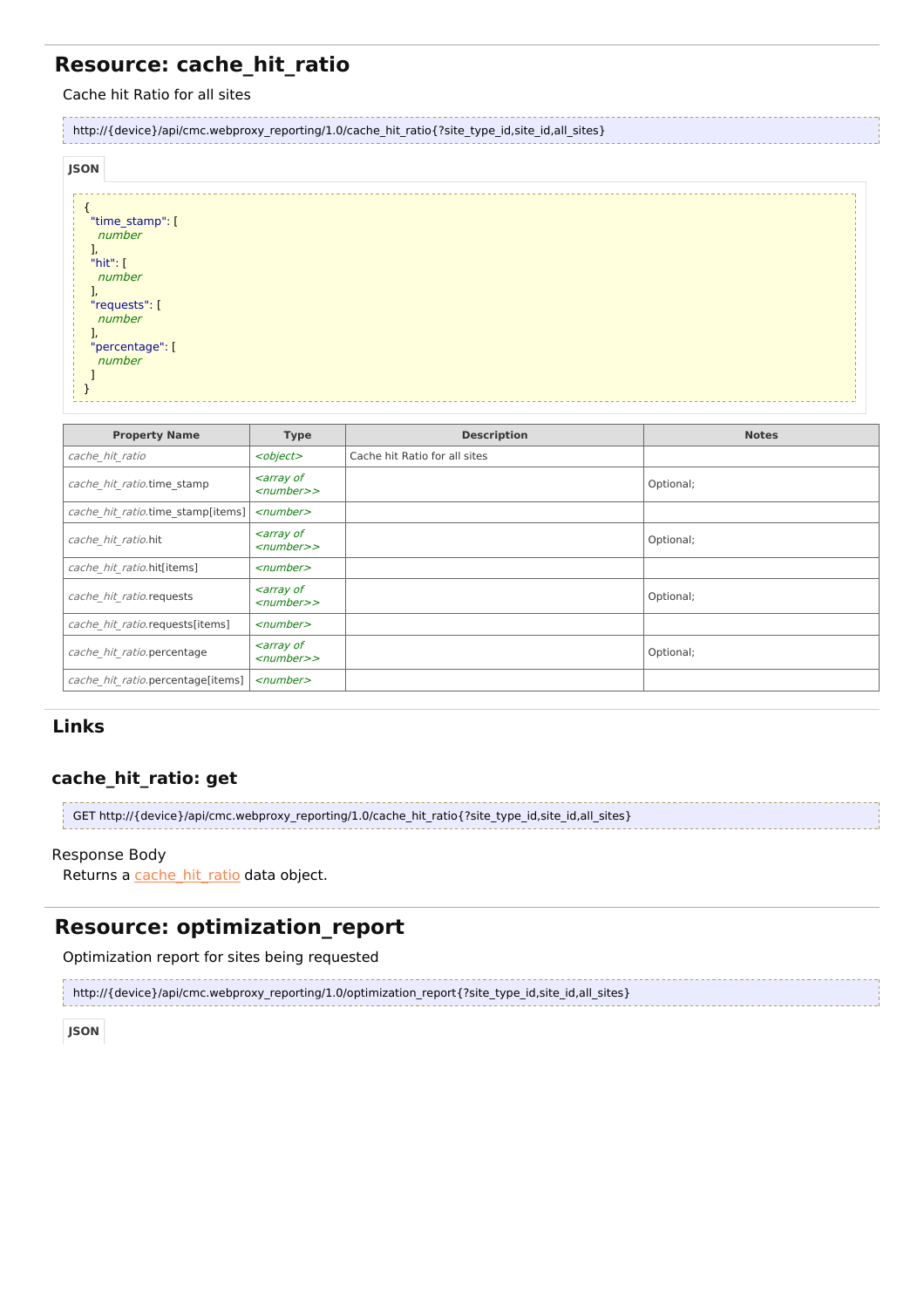| "time_stamp": [ |  |
|-----------------|--|
|                 |  |
| number          |  |
|                 |  |
| J,              |  |
|                 |  |
| " $lan$ ": [    |  |
| number          |  |
|                 |  |
|                 |  |
|                 |  |
| "wan": [        |  |
|                 |  |
| number          |  |
|                 |  |
|                 |  |
| "percentage": [ |  |
|                 |  |
| number          |  |
|                 |  |
|                 |  |
|                 |  |
|                 |  |
|                 |  |
|                 |  |
|                 |  |

| <b>Property Name</b>                  | <b>Type</b>                                                 | <b>Description</b>                            | <b>Notes</b> |
|---------------------------------------|-------------------------------------------------------------|-----------------------------------------------|--------------|
| optimization report                   | <object></object>                                           | Optimization report for sites being requested |              |
| optimization report.time stamp        | <i><b><array b="" of<=""></array></b></i><br>$<$ number $>$ |                                               | Optional;    |
| optimization report.time stamp[items] | $<$ number $>$                                              |                                               |              |
| optimization report.lan               | <i><b><array b="" of<=""></array></b></i><br>$<$ number $>$ |                                               | Optional;    |
| optimization report.lan[items]        | $<$ number $>$                                              |                                               |              |
| optimization report.wan               | <i><b><array b="" of<=""></array></b></i><br>$<$ number $>$ |                                               | Optional;    |
| optimization report.wan[items]        | $<$ number $>$                                              |                                               |              |
| optimization report.percentage        | <i><b><array b="" of<=""></array></b></i><br>$<$ number $>$ |                                               | Optional;    |
| optimization report.percentage[items] | $<$ number $>$                                              |                                               |              |

#### **Links**

## **optimization\_report: get**

| GET http://{device}/api/cmc.webproxy_reporting/1.0/optimization_report{?site_type_id,site_id,all_sites} |
|---------------------------------------------------------------------------------------------------------|
|                                                                                                         |

#### Response Body

Returns an **optimization** report data object.

# **Resource: top\_domains\_by\_requests**

Top 10 domains visited by number of requests.

| http://{device}/api/cmc.webproxy_reporting/1.0/top_domains_by_requests{?site_type_id,site_id,all_sites} |  |
|---------------------------------------------------------------------------------------------------------|--|
| JSON                                                                                                    |  |



| <b>Property Name</b>                                       | <b>Type</b>         | <b>Description</b>                            | <b>Notes</b> |
|------------------------------------------------------------|---------------------|-----------------------------------------------|--------------|
| top domains by requests                                    | <object></object>   | Top 10 domains visited by number of requests. |              |
| top domains by requests.site id                            | <integer></integer> |                                               | Optional;    |
| top domains by requests site type id   <integer></integer> |                     |                                               | Optional;    |
| top domains by requests.all sites                          | <integer></integer> |                                               | Optional;    |
| top domains by requests. <prop></prop>                     | $\langle \rangle$   |                                               | Optional;    |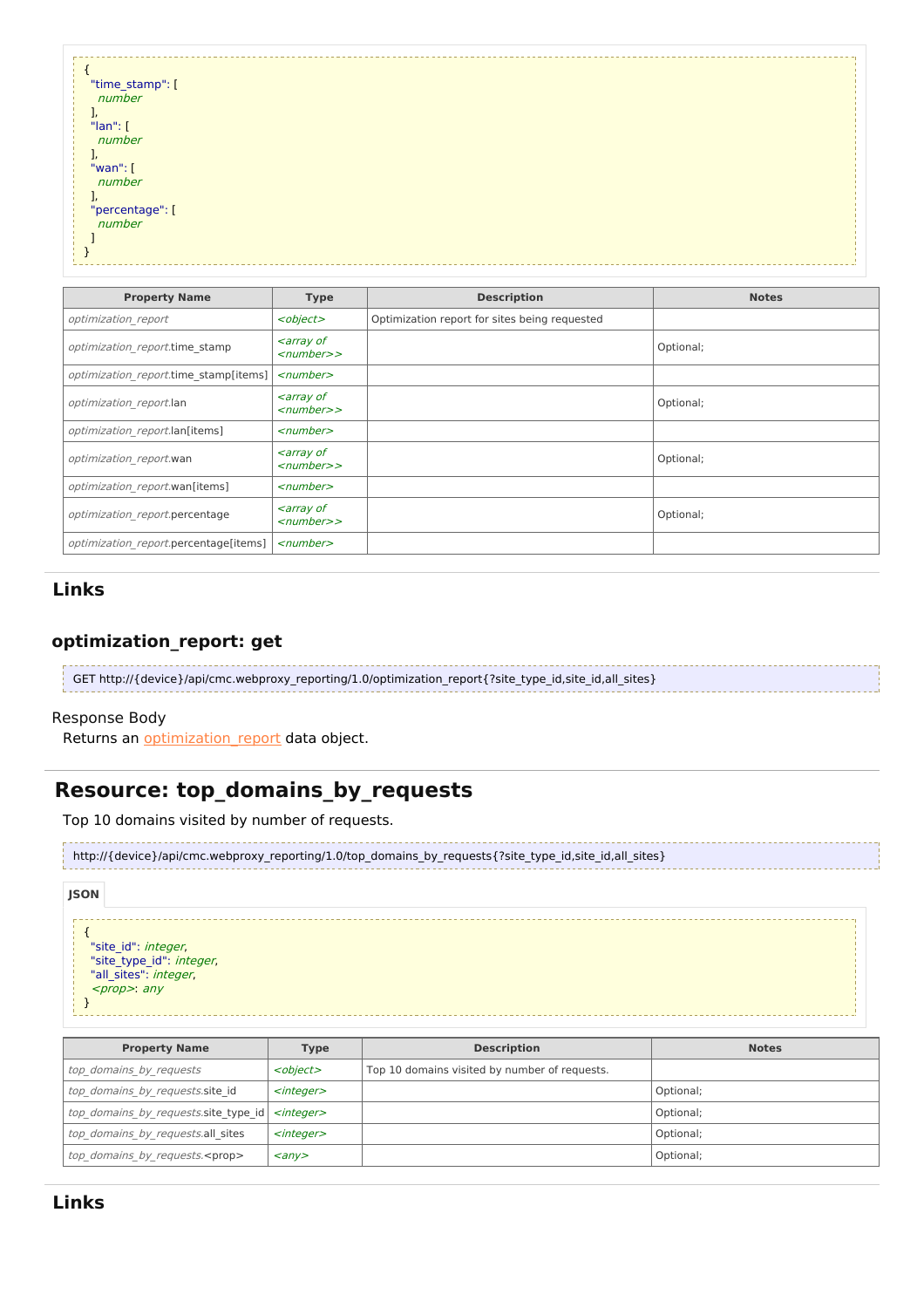#### **top\_domains\_by\_requests: get**

| GET http://{device}/api/cmc.webproxy_reporting/1.0/top_domains_by_requests{?site_type_id,site_id,all_sites} |
|-------------------------------------------------------------------------------------------------------------|
|                                                                                                             |

#### Response Body

Returns a **[top\\_domains\\_by\\_requests](http://support.riverbed.com/apis/webproxy_reporting/1.0#/resources/top_domains_by_requests)** data object.

# **Resource: top\_domains\_by\_size**

Top 10 domains visit by size.

|             | http://{device}/api/cmc.webproxy reporting/1.0/top domains by size{?site type id,site id,all sites} |  |
|-------------|-----------------------------------------------------------------------------------------------------|--|
| <b>JSON</b> |                                                                                                     |  |
|             | "site id": integer,<br>"site_type_id": integer,<br>"all sites": integer,<br>$<$ prop>: any          |  |

| <b>Property Name</b>                                   | Type                    | <b>Description</b>            | <b>Notes</b> |
|--------------------------------------------------------|-------------------------|-------------------------------|--------------|
| top domains by size                                    | <object></object>       | Top 10 domains visit by size. |              |
| top domains by size.site id                            | <integer></integer>     |                               | Optional;    |
| top domains by size site type id   <integer></integer> |                         |                               | Optional;    |
| top domains by size.all sites                          | <integer></integer>     |                               | Optional;    |
| top domains by size. <prop></prop>                     | $\langle$ any $\rangle$ |                               | Optional;    |

#### **Links**

#### **top\_domains\_by\_size: get**

GET http://{device}/api/cmc.webproxy\_reporting/1.0/top\_domains\_by\_size{?site\_type\_id,site\_id,all\_sites}

#### Response Body

Returns a [top\\_domains\\_by\\_size](http://support.riverbed.com/apis/webproxy_reporting/1.0#/resources/top_domains_by_size) data object.

# **Resource: top\_url\_by\_size**

Top 10 URLs visit by size.

```
http://{device}/api/cmc.webproxy_reporting/1.0/top_url_by_size{?site_type_id,site_id,all_sites}
```
#### **JSON**

- { "site\_id": integer, "site type id": *integer*, "all\_sites": integer,  $rop>: any$
- }

**Property Name Type Description Description Notes** top\_url\_by\_size <object> Top 10 URLs visit by size. top\_url\_by\_size.site\_id <integer> Optional; top\_url\_by\_size.site\_type\_id  $\vert$  <integer>  $\vert$ top url by size.all sites  $\left| \right|$  <integer>  $\left| \right|$  and the optional; top\_url\_by\_size.<prop>  $\left\vert$  <any> Optional;